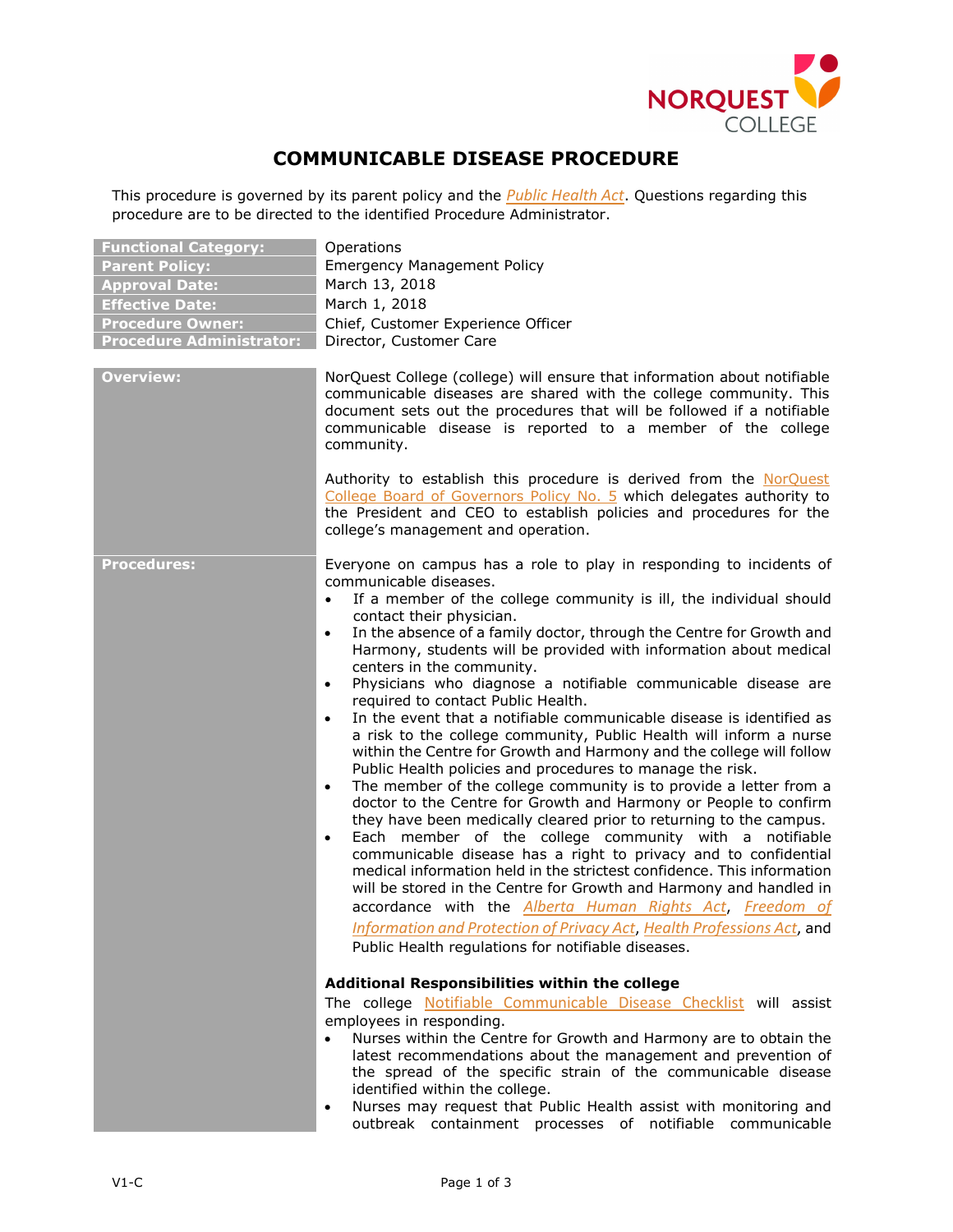

|                                                        | diseases, as required.<br>Manager in Wellness and Accessibility is to utilize the Incident<br>$\bullet$<br>Command System (ICS) for notifiable communicable diseases.<br>People is to alert the Centre for Growth and Harmony if they are<br>$\bullet$<br>aware of an employee with a possible notifiable communicable<br>disease.                                                                                                                                                                                                                                                                                                                                                                                                                                                                                                                                                                                                                                                                                                                                                                                                                   |
|--------------------------------------------------------|------------------------------------------------------------------------------------------------------------------------------------------------------------------------------------------------------------------------------------------------------------------------------------------------------------------------------------------------------------------------------------------------------------------------------------------------------------------------------------------------------------------------------------------------------------------------------------------------------------------------------------------------------------------------------------------------------------------------------------------------------------------------------------------------------------------------------------------------------------------------------------------------------------------------------------------------------------------------------------------------------------------------------------------------------------------------------------------------------------------------------------------------------|
|                                                        | Health risks not identified by Public Health<br>There may be times where health risks are present in the college<br>$\bullet$<br>community, but are not identified as a notifiable communicable<br>disease by Public Health. For example, individual cases of chicken<br>pox and pneumonia might not be listed by Alberta Health as<br>notifiable communicable diseases, however, in certain circumstances<br>the college community might benefit from additional information<br>regarding these illnesses.<br>If the college community becomes aware and/or affected by illness<br>$\bullet$<br>not identified by the <i>Public Health Act</i> or in the custody or control of<br>a custodian as defined under the Health Information Act (HIA), any<br>necessary disclosure will be done in accordance with the Health<br>Professions Act and section 32 of the Freedom of Information and<br>Protection of Privacy Act. Communication with information and<br>recommendations on prevention and treatment may be prepared by<br>a nurse and provided to the Program Chair or People for distribution<br>to identifiable individuals if necessary. |
| <b>Definitions:</b>                                    | Incident Command System (ICS) - a proven industry standard, on-<br>scene, all hazard incident management structure that utilizes a<br>standardized organizational structure and approach in managing<br>emergencies or significant events.                                                                                                                                                                                                                                                                                                                                                                                                                                                                                                                                                                                                                                                                                                                                                                                                                                                                                                           |
|                                                        | Member of the College Community - any student, faculty,<br>administrative or staff member of the college, member of the public<br>serving in a recognized capacity for the college, guardian of an underage<br>student acting on behalf of the student in the college community, and<br>employee of an agency contracted by the college.                                                                                                                                                                                                                                                                                                                                                                                                                                                                                                                                                                                                                                                                                                                                                                                                             |
|                                                        | <b>Communicable Disease - a disease that may be transmitted directly</b><br>or indirectly from one individual to another.                                                                                                                                                                                                                                                                                                                                                                                                                                                                                                                                                                                                                                                                                                                                                                                                                                                                                                                                                                                                                            |
|                                                        | Notifiable Communicable Disease - disease as defined by the Public<br>Health Act and Communicable Diseases Regulation; that must be<br>reported to the local medical officer of health in accordance with Public<br>Health regulations.                                                                                                                                                                                                                                                                                                                                                                                                                                                                                                                                                                                                                                                                                                                                                                                                                                                                                                              |
| <b>Related NorQuest College</b><br><b>Information:</b> | <b>Emergency and Continuity Management Policy</b><br>$\bullet$<br><b>Emergency Response Plan</b><br>$\bullet$<br>Notifiable Communicable Disease Checklist<br>$\bullet$                                                                                                                                                                                                                                                                                                                                                                                                                                                                                                                                                                                                                                                                                                                                                                                                                                                                                                                                                                              |